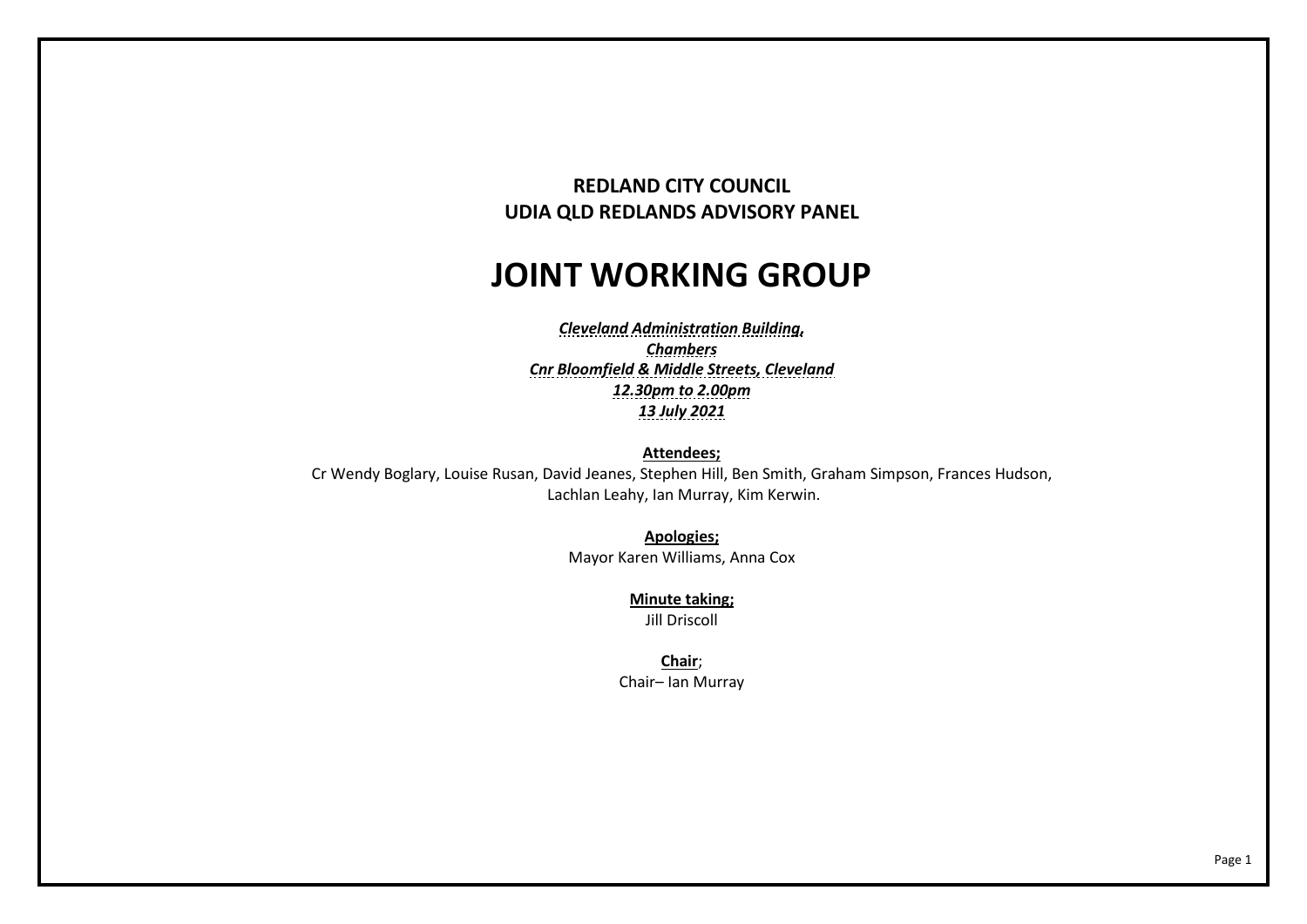## **AGENDA**

| No. | <b>Item</b>                                                                                                                                                                                                                                                                                                                                                               | Introduced by |
|-----|---------------------------------------------------------------------------------------------------------------------------------------------------------------------------------------------------------------------------------------------------------------------------------------------------------------------------------------------------------------------------|---------------|
| 1.  | <b>Welcome and apologies</b>                                                                                                                                                                                                                                                                                                                                              | Chair         |
| 2.  | <b>Minutes from previous meeting</b>                                                                                                                                                                                                                                                                                                                                      | <b>Chair</b>  |
| 3.  | Action items from previous meeting                                                                                                                                                                                                                                                                                                                                        | <b>Chair</b>  |
| 4.  | Effects on the Industry from COVID related migration to QLD<br>Pressure on land and the need for different house design in regards<br>to home offices perhaps<br>What is now desired, small lots or larger lots?<br>$\bullet$<br>Any changes required to State or local planning schemes to<br>accommodate community outcomes in regards to this increase in<br>pressure? | <b>RCC</b>    |
| 5.  | Status updates on Southern Thornlands PFGA, Heinemann Road Sports<br>Complex, and Birkdale Community Precinct Consultation                                                                                                                                                                                                                                                | <b>RCC</b>    |
| 6.  | Planning Scheme Amendments.<br><b>Medium Density Residential</b><br>Environmental<br>Victoria Point West Local Plan                                                                                                                                                                                                                                                       | <b>RCC</b>    |